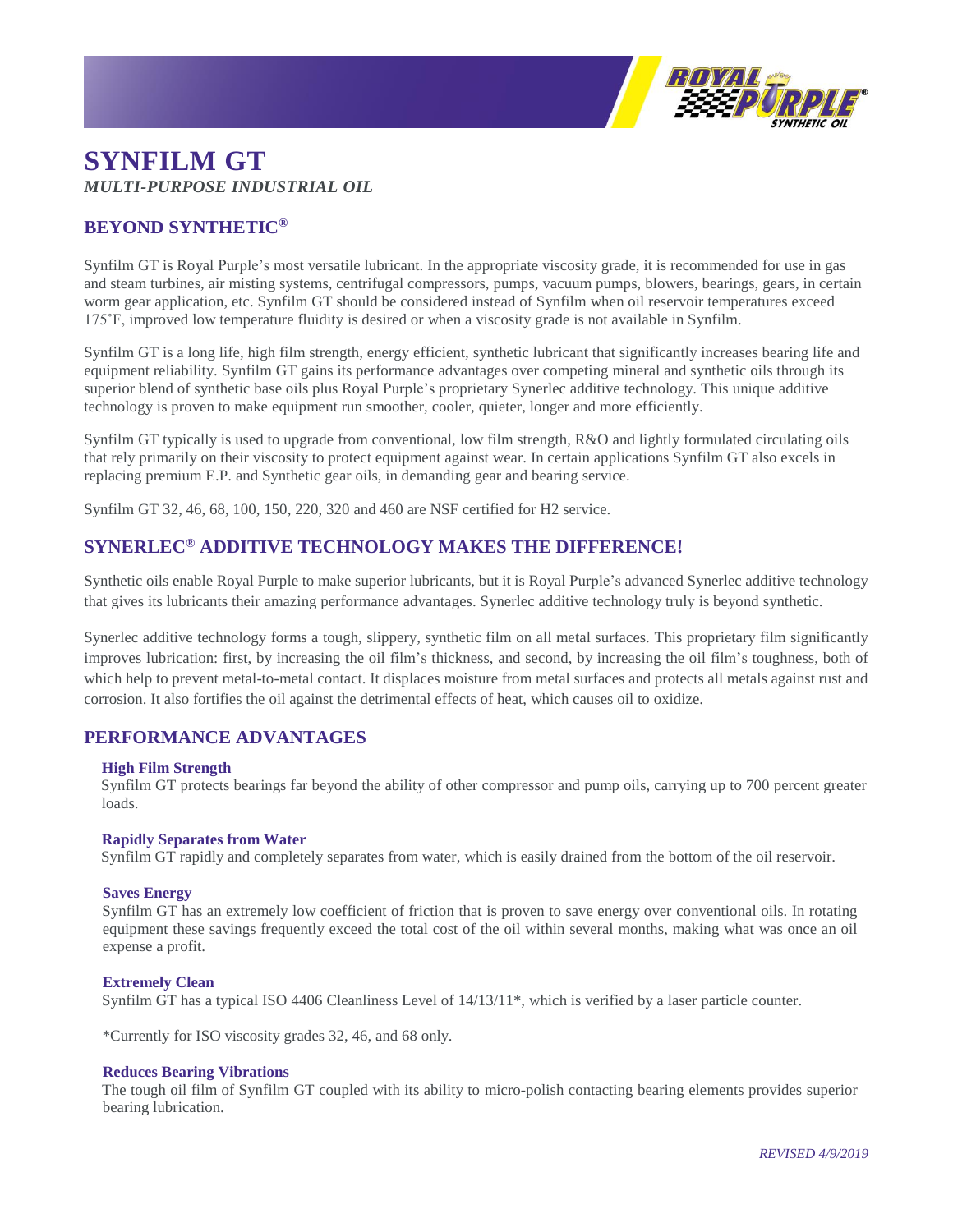

#### **Longer Oil Life**

Synfilm GT has outstanding oxidation stability that greatly extends oil change intervals while keeping equipment clean.

#### **Excellent Corrosion Protection**

The tough oil film of Synfilm GT forms an ionic bond on metal surfaces, which acts as a preservative oil during shutdown and provides instant lubrication upon startup.

#### **Synthetic Solvency**

The natural solvency of Synfilm GT cleans up dirty equipment and keeps it clean.

#### **Compatible with Seals**

Synfilm GT has excellent compatibility with most seals.

#### **Compatible with Other Oils**

Synfilm GT can be mixed with mineral oils and most synthetic oils. (It is not compatible with silicone or glycol synthetics.)

#### **Environmentally Responsible**

Synfilm GT components are TSCA listed and meet EPA, RCRA and OSHA requirements. Synfilm extends oil drain intervals, eliminates premature oil changes, decreases the amount of oil purchased and disposed of and conserves energy.